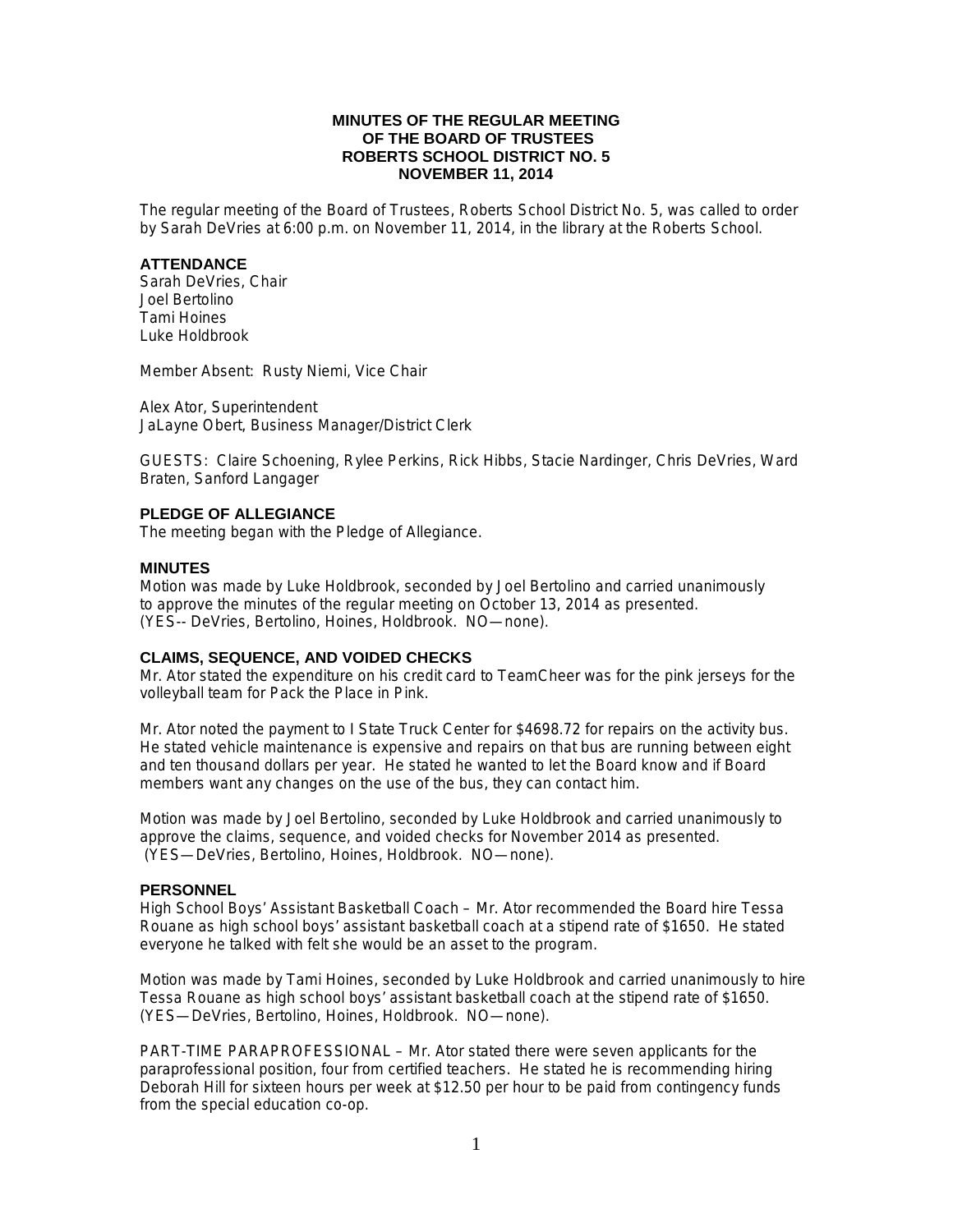Motion was made by Luke Holdbrook, seconded by Tami Hoines and carried unanimously to hire Deborah Hill for the part-time paraprofessional position for sixteen hours per week at \$12.50 per hour to be paid with contingency funds from the co-op. (YES—DeVries, Bertolino, Hoines, Holdbrook. NO—none).

OUT-OF-DISTRICT STUDENT – Mr. Ator stated he is recommending the Board approve the outof-district attendance of student Sydney McQuire, who is residing with her aunt in Boyd.

Motion was made by Joel Bertolino, seconded by Luke Holdbrook and carried unanimously to approve the out-of-district attendance of Sydney McQuire. (YES—DeVries, Bertolino, Hoines, Holdbrook. NO—none).

SUBSTITUTE TEACHERS – Mr. Ator asked for approval to add Tessa Rouane, Jennifer Sandy, and Severin Krautmann to the substitute teacher list, pending receiving clear background checks.

Motion was made by Luke Holdbrook, seconded by Joel Bertolino and carried unanimously to approve adding Tessa Rouane, Jennifer Sandy, and Severin Krautmann to the substitute teacher list, pending receiving clear background checks. (YES—DeVries, Bertolino, Hoines, Holdbrook. NO—none).

STUDENT TEACHERS – Mr. Ator stated he is pursuing getting two student teachers for second semester for kindergarten and sixth grade. He stated both those teachers have asked for extended spring leave for personal reasons and the student teachers would then be familiar with the classrooms to be able to substitute for the last month or so. He added he will be meeting with the students and their advisor on Friday and wanted to keep the Board informed.

### **NEW BUSINESS**

SENIOR TRIP PRESENTATION – Rick Hibbs, Claire Schoening, and Rylee Perkins requested approval of their plans for a senior trip to Seattle, Washington.

Rylee Perkins stated the trip would be five days long and will require missing three school days.

Mr. Ator stated he is concerned about the budget for the trip and the fact there is nothing built in for unexpected expenses.

Mrs. Nardinger stated it looks like only three students will be going on the trip and that will free up about \$2200.

Mr. Ator stated that will be helpful but advised no more activities be added to the trip. He stated if this group is given three school days for their trip, we need to look at changing it to three days in the handbook instead of two. He stated he wouldn't feel comfortable letting the group go on the trip without a school employee as a chaperone.

Mr. Ator stated what he needs from the Board is a motion to allow the senior class to utilize their class funds for this trip, allow them to miss three days of school for the trip, and have a school employee as a chaperone.

Motion was made by Luke Holdbrook, seconded by Joel Bertolino and carried unanimously to approve the senior class utilizing their class funds for a trip to Seattle, miss three days of school for the trip, and a school employee will accompany the group as a chaperone. (YES—DeVries, Bertolino, Hoines, Holdbrook. NO—none).

Motion was made by Joel Bertolino, seconded by Luke Holdbrook and carried unanimously to change criteria #3 in the Student Handbook to allow the senior class to miss three school days for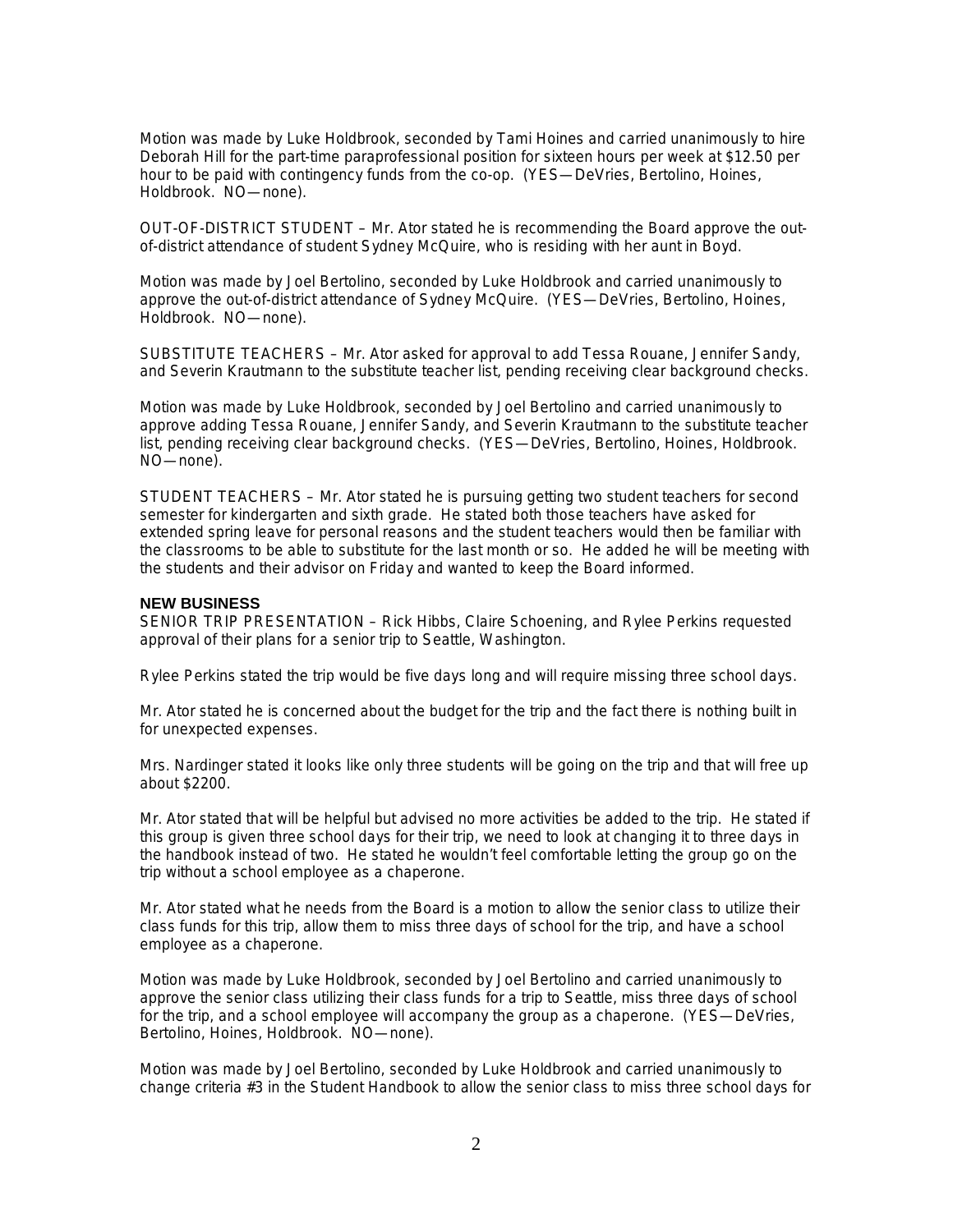the senior trip and add a criterion #8 that a school employee accompanies the class as a chaperone. (YES—DeVries, Bertolino, Hoines, Holdbrook. NO—none).

STAFF APPRECIATION EVENT – Mr. Ator stated the last few years the staff Christmas Party has been held at the Roberts Café and he would like to do so again. He asked for approval to use up to \$900 for a staff dinner at the Roberts Café.

Motion was made by Luke Holdbrook, seconded by Tami Hoines and carried unanimously to approve using up to \$900 for the staff Christmas party. (YES—DeVries, Bertolino, Hoines, Holdbrook. NO—none).

BUS PURCHASE REQUEST FOR BIDS – Mr. Ator stated he would like to start the bid process for a new route bus.

Motion was made by Joel Bertolino, seconded by Luke Holdbrook and carried unanimously to allow the superintendent to begin the bid process for a school bus. (YES—DeVries, Bertolino, Hoines, Holdbrook. NO—none).

USE OF OFFICIALS FOR JUNIOR HIGH BASKETBALL – Mr. Ator stated hiring MOA officials for junior high basketball is very expensive and he would like the opportunity to create more officials and give some students skills in officiating. He added he and Bob Carter are both MOA officials.

Ms. DeVries asked if the students would have any training before going on the floor to officiate.

Mr. Ator stated students interested would be given instruction via internet on the basketball rules clinic and concussion testing.

Ms. DeVries asked if students are interested. Mr. Ator stated he is targeting some younger students so we'll have them longer and there are also four adults who can step in if needed.

Mr. Bertolino stated it sounds like a good learning experience for the students.

Ms. DeVries stated Mr. Ator could go forward with his plan.

ALTACARE CONTRACT – Mr. Ator stated the teachers met with Calvin Mann on November 5 and voted unanimously in favor of having an Altacare program and recommended the Board approve a contract with Altacare for services in Roberts. He asked that a Board member sit in on the interviews for staff for the program.

Motion was made by Luke Holdbrook, seconded by Tami Hoines and carried unanimously to approve signing the contract with Altacare for services at Roberts School. (YES—DeVries, Bertolino, Hoines, Holdbrook. NO—none).

GRADING SCALE AND GPA CALCULATIONS – Mr. Ator stated a change was made in our grading scale that took away the additional value a student could receive for having an A+ which could possibly put their GPA over a 4.0. He stated a parent expressed concern because the value of an A- can drop a student from having a 4.0 GPA.

Mr. Ator stated schools have had difficulty determining valedictorian and salutatorian status if the grading scale only has one value for an A. He stated he would recommend keeping the grade scale as it is but if the Board wants to see a change, they could make a motion to do so.

No further action was taken.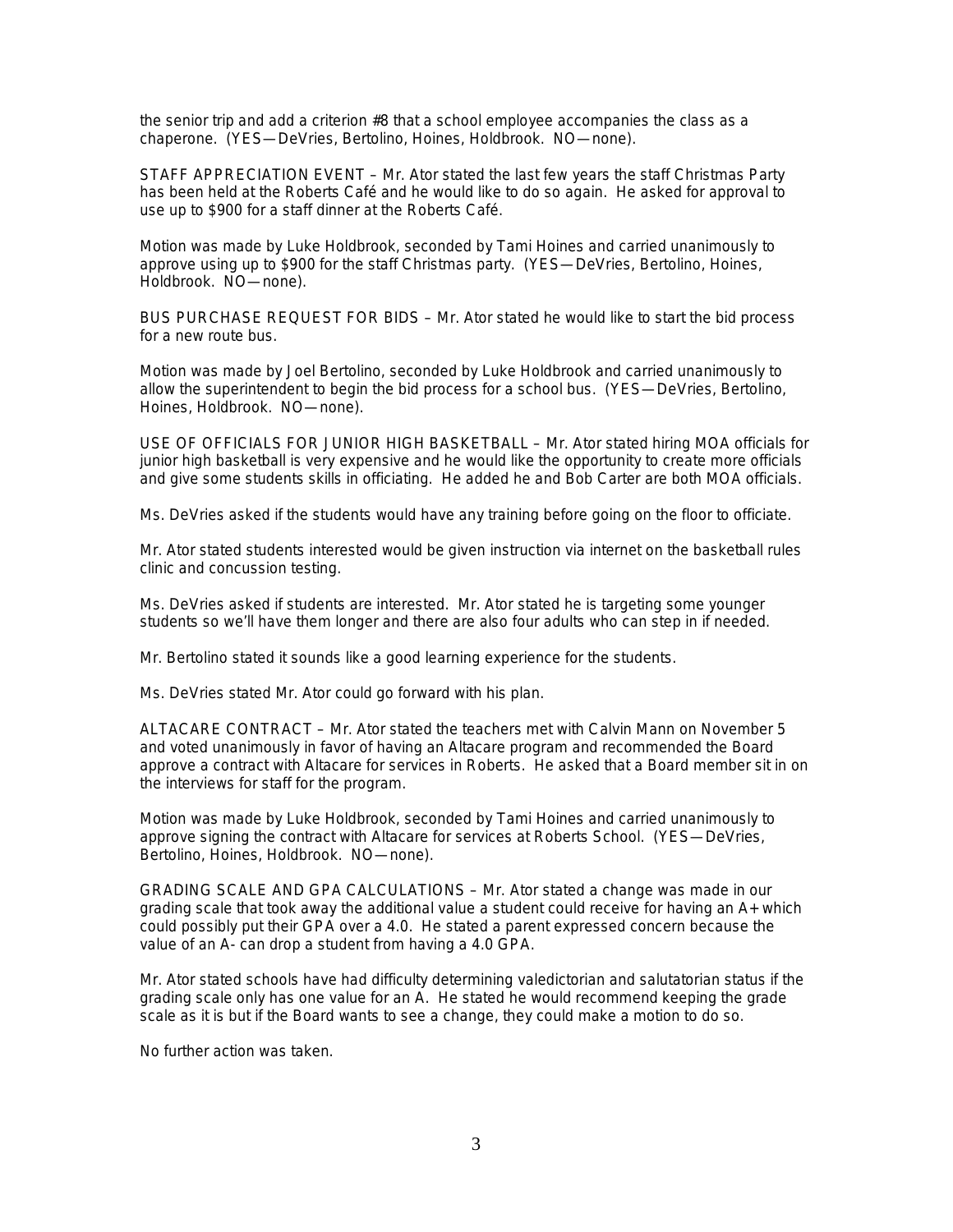SNOW REMOVAL BID REVIEW – Mr. Ator stated last year All Seasons Service did snow removal for the school at \$85.00 per hour and he plans on continuing with them this year.

TEACHER EVALUATION – Mr. Ator stated the packet contains a copy of the teacher evaluation tool the teachers voted unanimously to use. He stated the tool is a growth model and attaining the top level is very difficult. He added a page for goals has been added.

Mr. Ator recommended acceptance of the teacher evaluation tool.

Motion was made by Joel Bertolino, seconded by Luke Holdbrook and carried unanimously to accept the teacher evaluation tool recommended by the superintendent. (YES—DeVries, Bertolino, Hoines, Holdbrook. NO—none).

# **OLD BUSINESS**

2014-2015 STAFF HANDBOOK/COURSE CATALOG – Mr. Ator stated now that the student handbook has been revised, the staff handbook will be the next to be considered by the leadership team.

### **SUPERINTENDENT REPORT**

ACTIVITIES REPORT – Mr. Ator reported on the following activities:

High school football – Season is over and he recommended continuation of the co-op with Red Lodge and in the spring, consider adding the junior high program.

High school cross country – The high school boys' team took  $12<sup>th</sup>$  at state. Recommended continuation of the program and commended Ms. Reinhart on success of the program.

High school volleyball – Tied for fifth at the district tournament.

Basketball – All coaches have been hired and junior high girls' season is underway. Thanks to Dan Kosel for getting tickets to the Rocky Mountain College basketball games for the high school teams.

Mr. Ator stated there seems to always be a question of whether or not teams will stop to eat after games or come straight home so students aren't out so late.

Ms. DeVries stated there needs to be more communication between coaches and parents and we may need to set some guidelines.

Mr. Ator stated he can put it on the schedule if the team will be stopping after the game or not.

FFA – FFA had the Haunted Shop for Halloween, competed at the NILE, and will leave Thursday for the John Deere Expo on Thursday.

JMG – Junior high program has started an after school snack program. High school JMG students painted GO ROCKETS on bales.

BPA – Conducted a blood drive and will host the craft fair on November 22.

ACADEMIC UPDATE – Mr. Ator stated a draft copy of the 2015-2016 class schedule is included in the packet. He stated it has major changes at the elementary level made to utilize teacher strengths at that level. He added this model has been piloted around the state.

MCEL – Mr. Ator stated he went to a workshop on five-year planning which stressed identifying problems the district may have in five years. He stated he also attended a legislative update on funding and plans for Pre-K education.